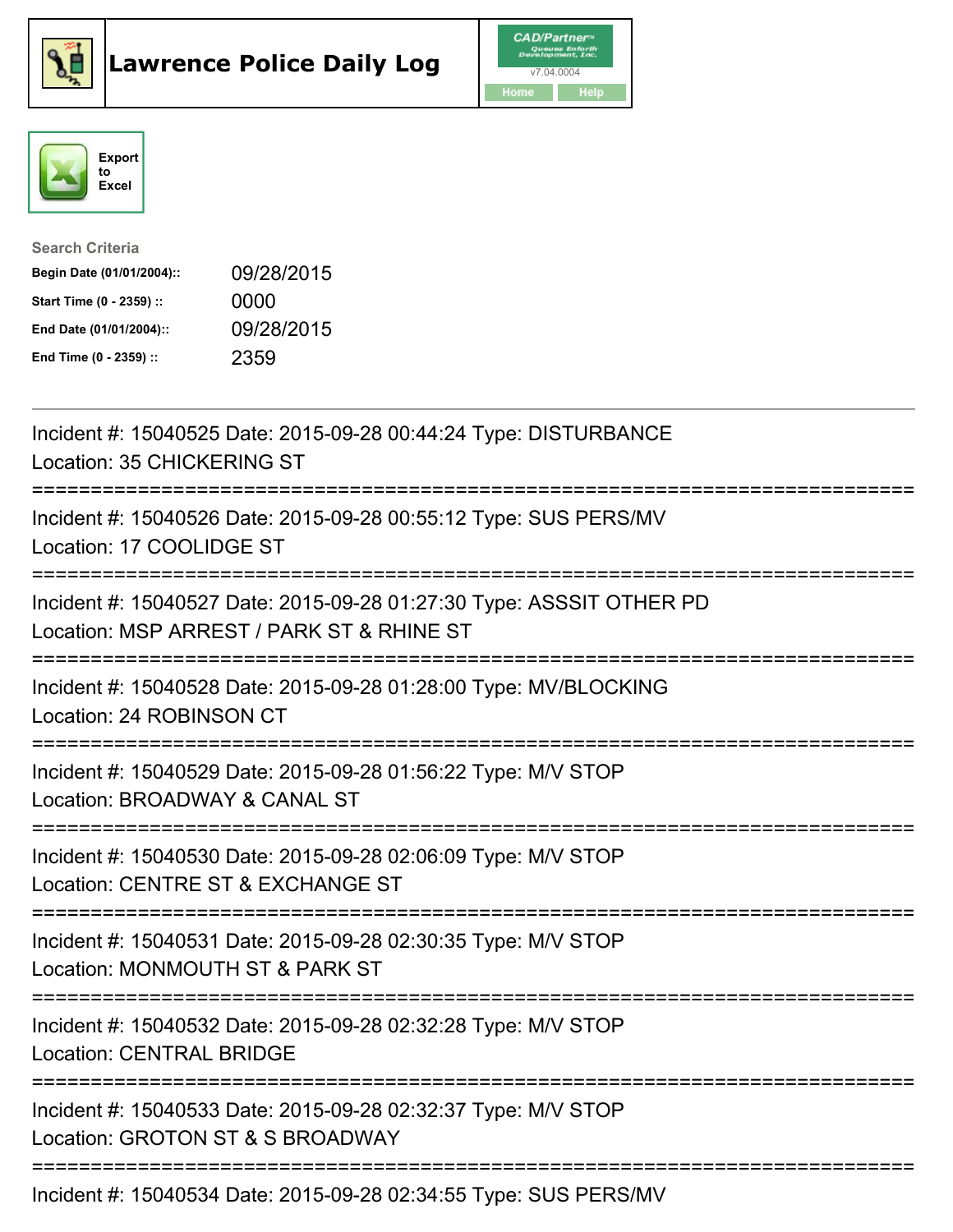| Location: BUCKLEY GARAGE / AMESBURY ST & COMMON ST<br>:================================                                        |
|--------------------------------------------------------------------------------------------------------------------------------|
| Incident #: 15040535 Date: 2015-09-28 02:36:53 Type: M/V STOP<br>Location: MERRIMACK ST & S BROADWAY<br>====================== |
| Incident #: 15040536 Date: 2015-09-28 02:43:55 Type: M/V STOP<br><b>Location: CENTRAL BRIDGE</b>                               |
| Incident #: 15040537 Date: 2015-09-28 02:51:00 Type: ALARM OF FIRE<br>Location: 18 FRANKLIN ST #813                            |
| Incident #: 15040538 Date: 2015-09-28 02:51:20 Type: M/V STOP<br>Location: AVON ST & E HAVERHILL ST                            |
| Incident #: 15040539 Date: 2015-09-28 03:09:56 Type: M/V STOP<br><b>Location: WINTHROP AV</b>                                  |
| Incident #: 15040540 Date: 2015-09-28 03:11:32 Type: MEDIC SUPPORT<br>Location: 435 LOWELL ST #2                               |
| Incident #: 15040541 Date: 2015-09-28 03:30:01 Type: MEDIC SUPPORT<br>Location: 435 BROADWAY FL 2                              |
| Incident #: 15040542 Date: 2015-09-28 03:46:40 Type: NOISE ORD<br>Location: 423 HIGH ST FL 2                                   |
| Incident #: 15040543 Date: 2015-09-28 04:57:03 Type: SHOTS FIRED<br>Location: 161 PARK ST                                      |
| Incident #: 15040544 Date: 2015-09-28 05:35:37 Type: M/V STOP<br>Location: COMMON ST & UNION ST                                |
| Incident #: 15040545 Date: 2015-09-28 05:50:20 Type: ALARMS<br>Location: BRUCE SCHOOL / 135 BUTLER ST                          |
| Incident #: 15040546 Date: 2015-09-28 05:51:33 Type: MEDIC SUPPORT<br>Location: 79 TREMONT ST #2                               |
| Incident #: 15040547 Date: 2015-09-28 07:00:35 Type: ALARMS<br>Location: 1 COMMONWEALTH DR                                     |
| Incident #: 15040548 Date: 2015-09-28 07:32:15 Type: MEDIC SUPPORT                                                             |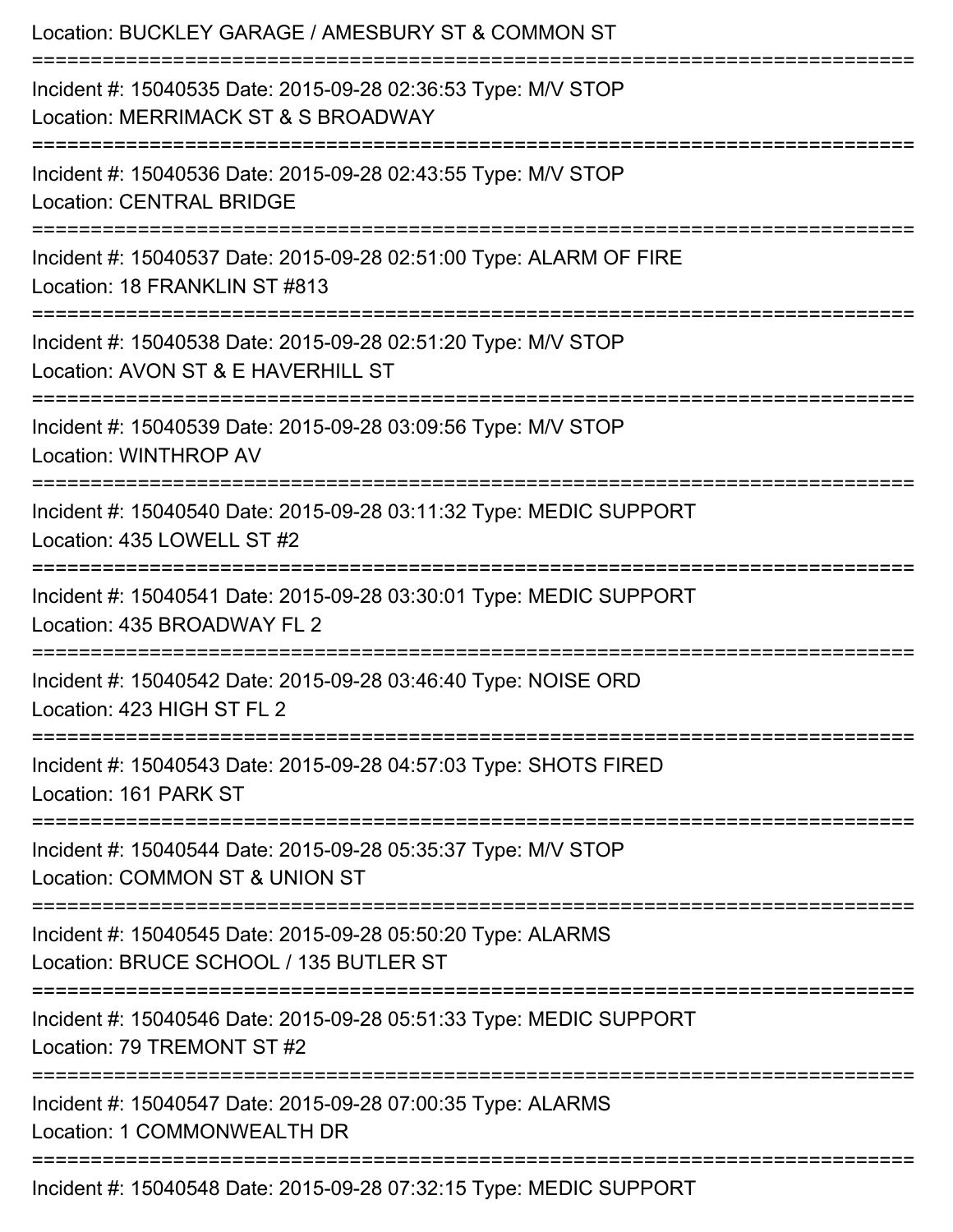| Incident #: 15040549 Date: 2015-09-28 07:34:31 Type: PARK & WALK<br>Location: BROADWAY                             |
|--------------------------------------------------------------------------------------------------------------------|
| Incident #: 15040550 Date: 2015-09-28 07:41:55 Type: SUS PERS/MV<br>Location: BREEN SCHOOL / 114 OSGOOD ST         |
| Incident #: 15040551 Date: 2015-09-28 07:53:28 Type: ALARMS<br>Location: VEGA RESD / 14 CORNISH RD                 |
| Incident #: 15040552 Date: 2015-09-28 08:06:07 Type: 209A/VIOLATION<br>Location: HENNESSEY SCHOOL / 122 HANCOCK ST |
| Incident #: 15040553 Date: 2015-09-28 08:10:37 Type: CLOSE STREET<br><b>Location: ESSEX ST</b>                     |
| Incident #: 15040554 Date: 2015-09-28 08:16:11 Type: DISTURBANCE<br>Location: 87 DORCHESTER ST                     |
| Incident #: 15040555 Date: 2015-09-28 08:17:10 Type: AUTO ACC/NO PI<br>Location: 12 METHUEN ST                     |
| Incident #: 15040556 Date: 2015-09-28 08:21:02 Type: INVESTIGATION<br>Location: 216 HOWARD ST                      |
| Incident #: 15040557 Date: 2015-09-28 08:23:30 Type: MEDIC SUPPORT<br>Location: 4 ACTON ST FL 1                    |
| Incident #: 15040558 Date: 2015-09-28 08:30:01 Type: TOW OF M/V<br>Location: MARKET ST & OSGOOD ST                 |
| Incident #: 15040559 Date: 2015-09-28 08:46:44 Type: CLOSE STREET<br>Location: BERKELEY ST & BRUCE ST              |
| Incident #: 15040560 Date: 2015-09-28 09:11:51 Type: TRESPASSING<br>Location: 250 CANAL ST                         |
| Incident #: 15040561 Date: 2015-09-28 09:17:44 Type: TOW OF M/V<br>Location: CONGRESS ST & MAGNOLIA ST             |
| Incident #: 15040562 Date: 2015-09-28 09:19:39 Type: GENERAL SERV                                                  |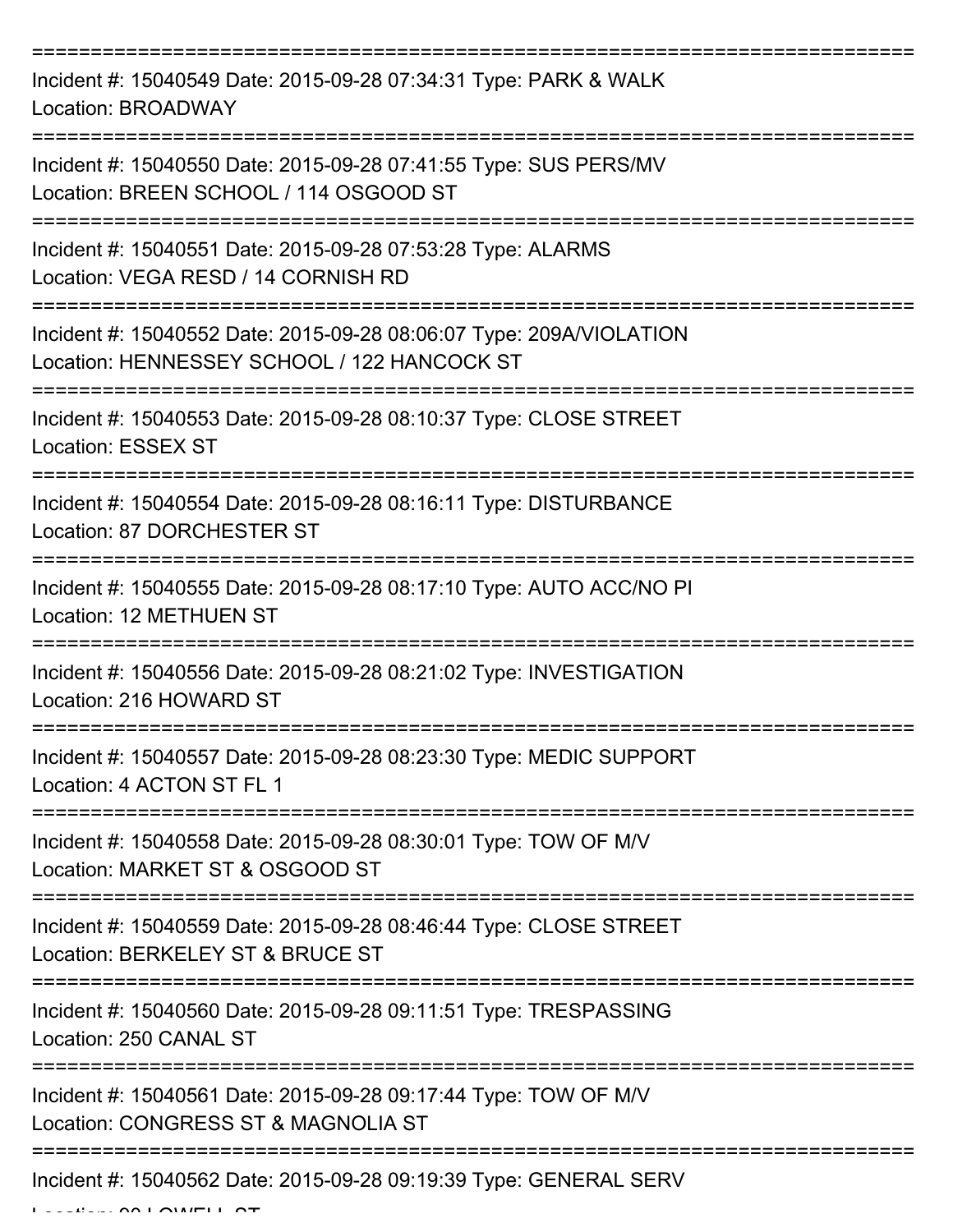| Incident #: 15040563 Date: 2015-09-28 09:32:18 Type: GUN CALL<br>Location: 6 BELMONT ST                                    |
|----------------------------------------------------------------------------------------------------------------------------|
| Incident #: 15040564 Date: 2015-09-28 09:43:38 Type: TRESPASSING<br>Location: DIAMOND SPRINGS APARTMENTS / 1 BEACON AV     |
| Incident #: 15040565 Date: 2015-09-28 09:46:13 Type: CONFIS PROP<br>Location: SOUTH LAWRENCE EAST SCHOOL / 165 CRAWFORD ST |
| Incident #: 15040566 Date: 2015-09-28 10:02:55 Type: M/V STOP<br>Location: AMESBURY ST & LOWELL ST                         |
| Incident #: 15040567 Date: 2015-09-28 10:04:11 Type: SUS PERS/MV<br>Location: 32 DRACUT ST                                 |
| Incident #: 15040568 Date: 2015-09-28 10:05:42 Type: AMBULANCE ASSSI<br>Location: 90 LOWELL ST                             |
| Incident #: 15040569 Date: 2015-09-28 10:13:21 Type: TRESPASSING<br>Location: 150 PARK ST                                  |
| Incident #: 15040570 Date: 2015-09-28 10:20:23 Type: NEIGHBOR PROB<br>Location: 77 S UNION ST                              |
| Incident #: 15040571 Date: 2015-09-28 10:21:44 Type: VIO CITY ORD<br>Location: 189 MAPLE ST                                |
| Incident #: 15040573 Date: 2015-09-28 10:37:14 Type: LARCENY/PAST<br>Location: 151 FERRY ST                                |
| Incident #: 15040572 Date: 2015-09-28 10:38:51 Type: PARK & WALK<br>Location: BRADFORD ST & BROADWAY                       |
| Incident #: 15040574 Date: 2015-09-28 11:11:40 Type: LARCENY/PAST<br>Location: 66 ELM ST                                   |
| Incident #: 15040575 Date: 2015-09-28 11:26:43 Type: PARK & WALK<br>Location: DAISY ST & HOLLY ST                          |
| Incident #: 15040576 Date: 2015-09-28 11:31:17 Type: SUS PERS/MV                                                           |
| I occion: DDIMA'S I IAHADS / AEA HAVEDHILL ST                                                                              |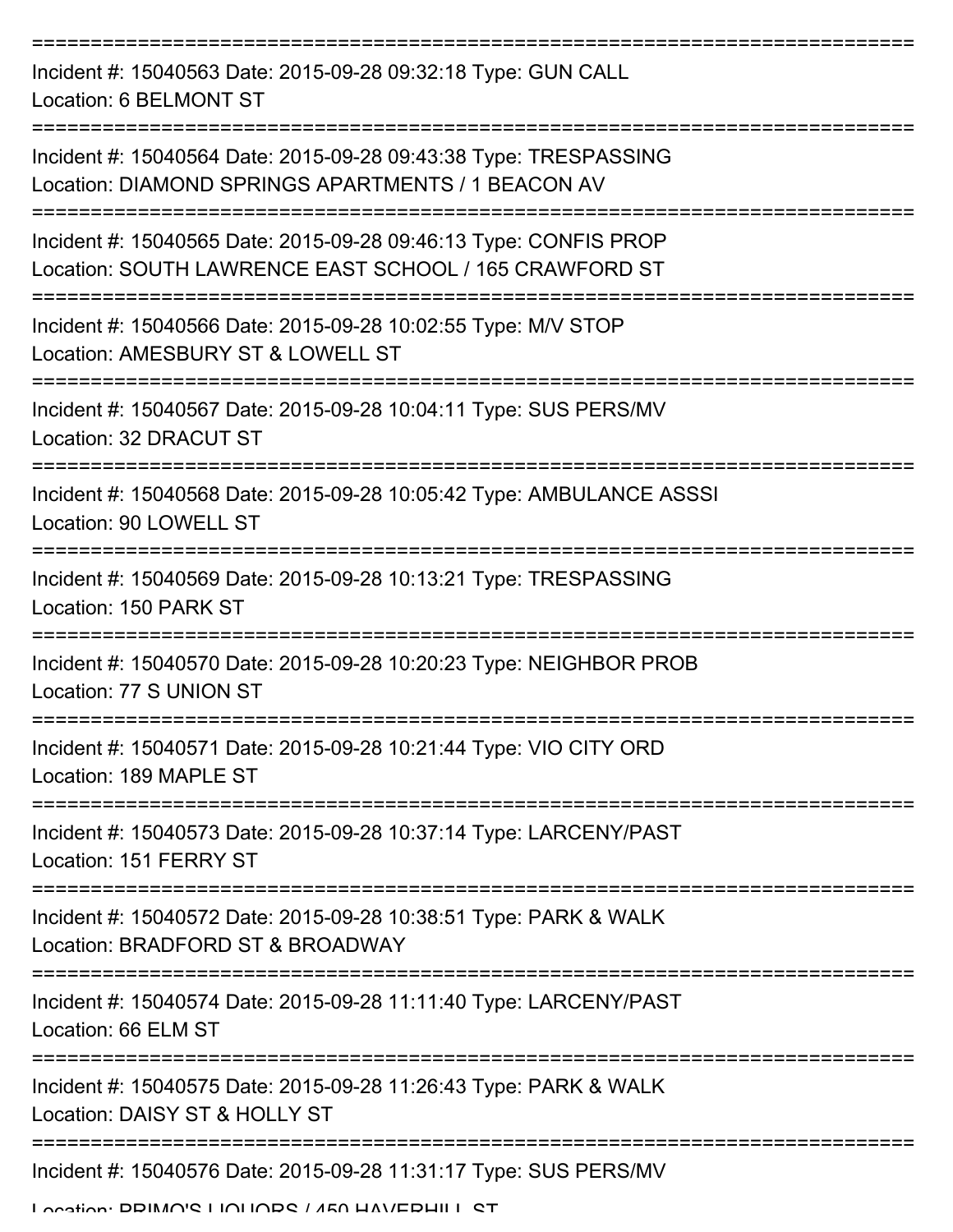| Incident #: 15040577 Date: 2015-09-28 11:36:28 Type: PARK & WALK<br>Location: BRADFORD ST & BROADWAY                         |
|------------------------------------------------------------------------------------------------------------------------------|
| Incident #: 15040578 Date: 2015-09-28 11:37:28 Type: M/V STOP<br>Location: BROADWAY & METHUEN ST                             |
| Incident #: 15040579 Date: 2015-09-28 11:43:48 Type: A&B PAST<br>Location: 95 BENNINGTON ST                                  |
| Incident #: 15040581 Date: 2015-09-28 11:51:17 Type: WARRANT SERVE<br>Location: 13 JORDAN ST FL 1                            |
| Incident #: 15040580 Date: 2015-09-28 11:51:35 Type: M/V STOP<br>Location: 11 WENDELL ST                                     |
| Incident #: 15040582 Date: 2015-09-28 12:07:30 Type: ANIMAL COMPL<br>Location: 8 ORCHARD ST                                  |
| Incident #: 15040583 Date: 2015-09-28 12:07:40 Type: TOW/REPOSSED<br>Location: 59 MILTON ST                                  |
| Incident #: 15040584 Date: 2015-09-28 12:09:46 Type: ALARM/BURG<br>Location: BEACON BOYS & GIRLS CLUB / 71 DUCKETT AV        |
| Incident #: 15040585 Date: 2015-09-28 12:14:05 Type: TRESPASSING<br><b>Location: INMAN ST</b>                                |
| ======================<br>Incident #: 15040586 Date: 2015-09-28 12:14:32 Type: RECOV/STOL/MV<br>Location: BROADWAY & PARK ST |
| Incident #: 15040587 Date: 2015-09-28 12:19:01 Type: TOW/REPOSSED<br>Location: 209 ABBOTT ST                                 |
| Incident #: 15040588 Date: 2015-09-28 12:33:07 Type: SPECIAL CHECK<br>Location: DAISY ST & HOLLY ST                          |
| Incident #: 15040589 Date: 2015-09-28 12:38:46 Type: ABAND MV<br>Location: 34 HAVERHILL ST                                   |
| Incident #: 15040590 Date: 2015-09-28 12:46:11 Type: DISABLED MV<br>Location: DORCHESTER ST & WINTHROP AV                    |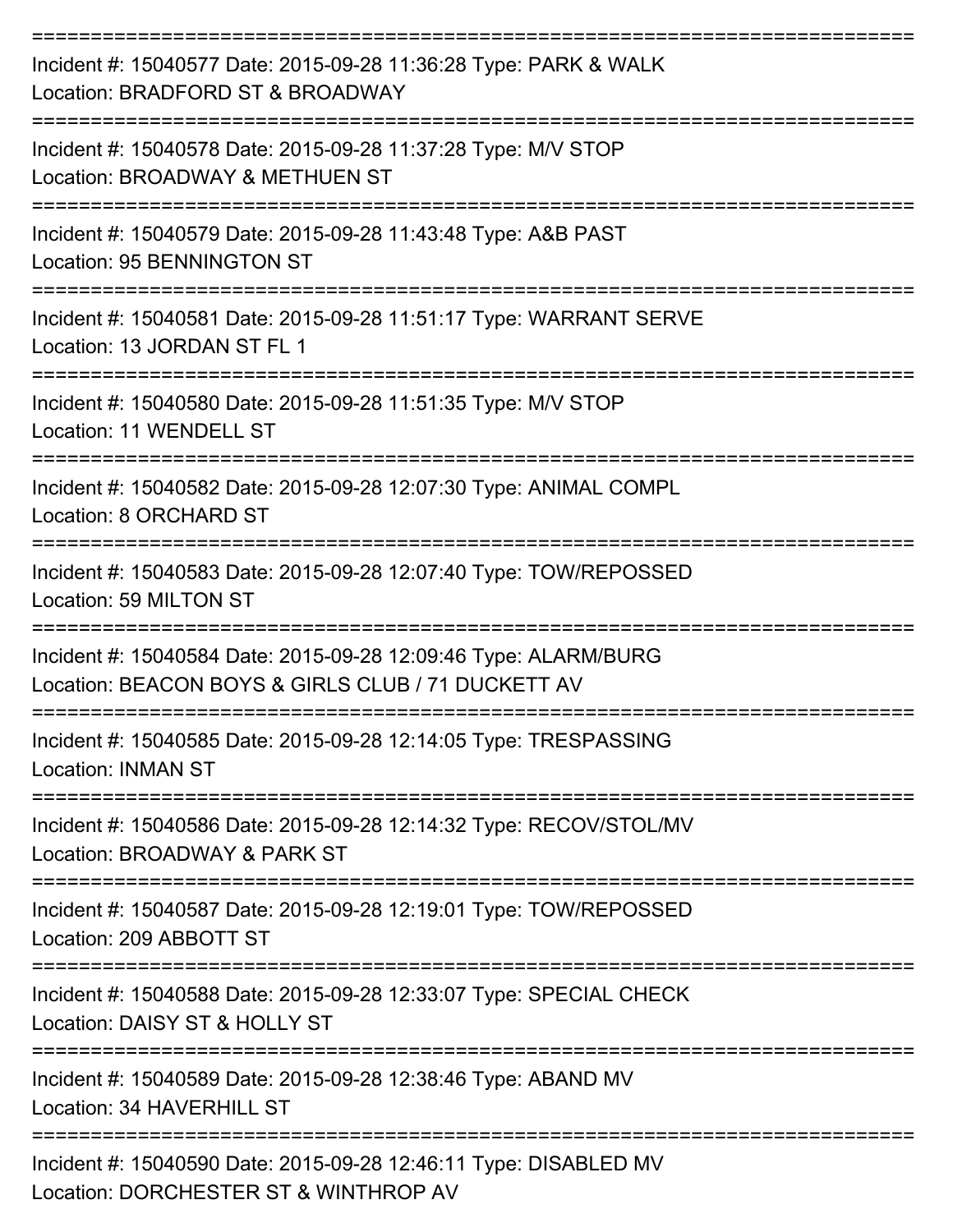| Incident #: 15040591 Date: 2015-09-28 12:52:58 Type: LARCENY/PAST<br>Location: 243 PROSPECT ST                         |
|------------------------------------------------------------------------------------------------------------------------|
| Incident #: 15040592 Date: 2015-09-28 13:00:23 Type: SUS PERS/MV<br><b>Location: MT VERNON CIR</b>                     |
| Incident #: 15040593 Date: 2015-09-28 13:08:43 Type: M/V STOP<br>Location: MERRIMACK ST & PARKER ST                    |
| Incident #: 15040594 Date: 2015-09-28 13:11:16 Type: M/V STOP<br>Location: BROADWAY & CEDAR ST<br>-------------------- |
| Incident #: 15040595 Date: 2015-09-28 13:14:03 Type: AUTO ACC/NO PI<br>Location: 129 S BROADWAY                        |
| Incident #: 15040596 Date: 2015-09-28 13:17:18 Type: 209A/SERVE<br>Location: 285 ESSEX ST #2C                          |
| Incident #: 15040597 Date: 2015-09-28 13:20:09 Type: 209A/SERVE<br>Location: 2 MUSEUM SQ #APT 1106                     |
| Incident #: 15040598 Date: 2015-09-28 13:22:48 Type: TOW/REPOSSED<br>Location: 38 BOWDOIN ST                           |
| Incident #: 15040600 Date: 2015-09-28 13:25:42 Type: TOW/REPOSSED<br>Location: 32 PLEASANT TER                         |
| Incident #: 15040599 Date: 2015-09-28 13:28:01 Type: M/V STOP<br>Location: 206 BROADWAY                                |
| Incident #: 15040601 Date: 2015-09-28 13:32:27 Type: SUS PERS/MV<br>Location: 290 COMMON ST                            |
| Incident #: 15040602 Date: 2015-09-28 13:40:36 Type: ANIMAL COMPL<br>Location: 8 JACKSON CT                            |
| Incident #: 15040603 Date: 2015-09-28 13:54:42 Type: M/V STOP<br>Location: BRADFORD ST & BROADWAY                      |
| Incident #: 15040604 Date: 2015-09-28 14:17:06 Type: INVESTIGATION<br>Location: 13 RIDGEWOOD CIR                       |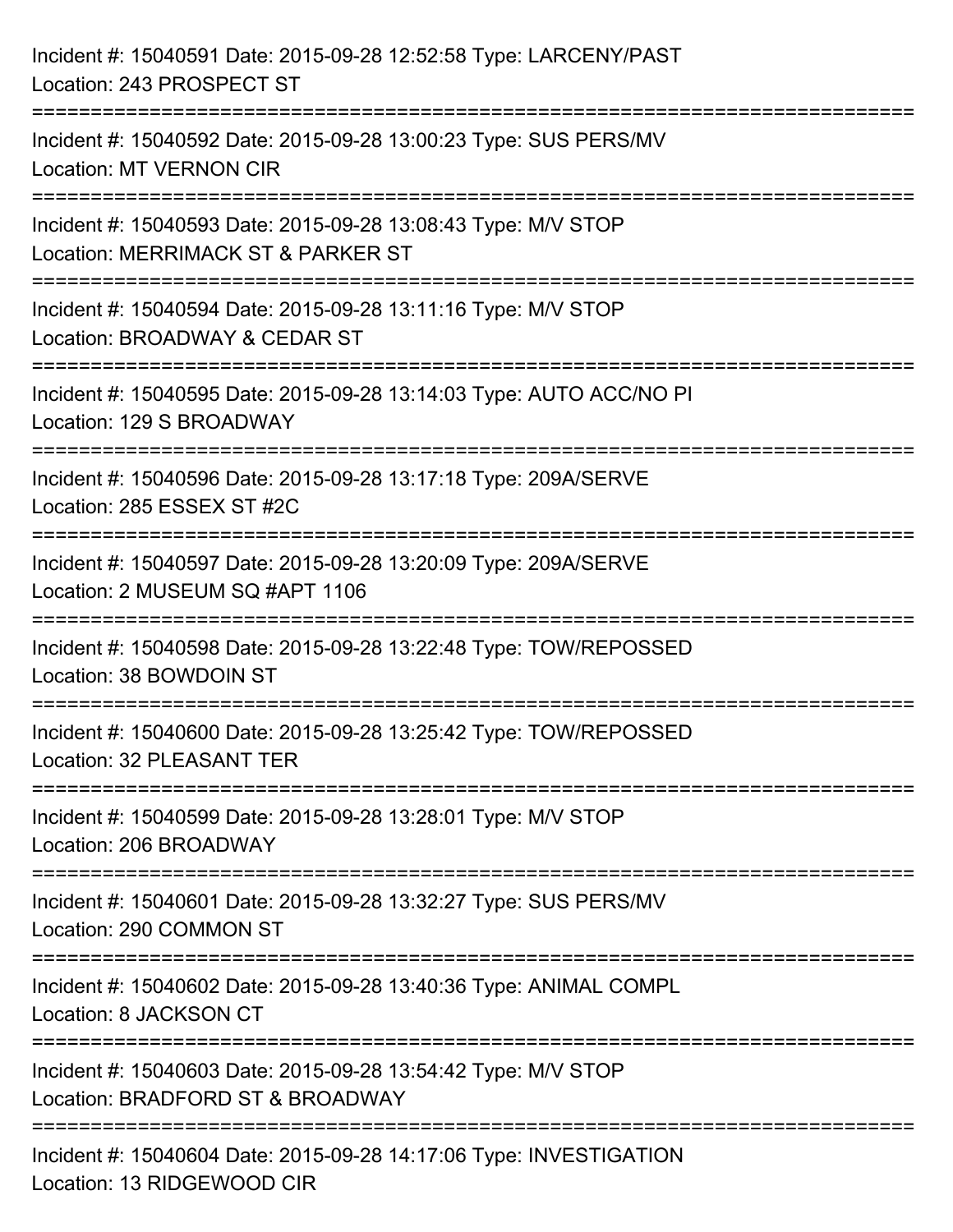| Incident #: 15040605 Date: 2015-09-28 14:18:21 Type: M/V STOP<br>Location: 16 OSGOOD ST<br>================================           |
|---------------------------------------------------------------------------------------------------------------------------------------|
| Incident #: 15040606 Date: 2015-09-28 14:21:18 Type: UNWANTEDGUEST<br>Location: 87 SUMMER ST                                          |
| Incident #: 15040607 Date: 2015-09-28 14:27:08 Type: M/V STOP<br>Location: PHILLIPS ST & SALEM ST<br>================================ |
| Incident #: 15040608 Date: 2015-09-28 14:34:35 Type: ASSSIT OTHER PD<br>Location: 25 MARSTON ST<br>===========================        |
| Incident #: 15040609 Date: 2015-09-28 14:38:40 Type: SUICIDE ATTEMPT<br>Location: 10 SHAWSHEEN RD                                     |
| Incident #: 15040610 Date: 2015-09-28 14:42:28 Type: M/V STOP<br>Location: 500 MERRIMACK ST                                           |
| Incident #: 15040611 Date: 2015-09-28 14:43:57 Type: WARRANT SERVE<br>Location: 112 WATER ST                                          |
| Incident #: 15040612 Date: 2015-09-28 14:58:22 Type: M/V STOP<br>Location: NH 3530796 / 500 MERRIMACK ST                              |
| Incident #: 15040613 Date: 2015-09-28 14:59:28 Type: 209A/SERVE<br>Location: 117 GARDEN ST #1                                         |
| Incident #: 15040614 Date: 2015-09-28 15:09:35 Type: INVESTIGATION<br>Location: 90 LOWELL ST                                          |
| Incident #: 15040615 Date: 2015-09-28 15:30:53 Type: INVESTIGATION<br>Location: 12 METHUEN ST                                         |
| Incident #: 15040616 Date: 2015-09-28 15:36:39 Type: 209A/SERVE<br>Location: 18 WASHINGTON ST #1                                      |
| Incident #: 15040617 Date: 2015-09-28 15:45:40 Type: 209A/SERVE<br>Location: 2 WASHINGTON ST                                          |
| Incident #: 15040618 Date: 2015-09-28 15:47:02 Type: MEDIC SUPPORT<br>Location: MT VERNON ST & S BROADWAY                             |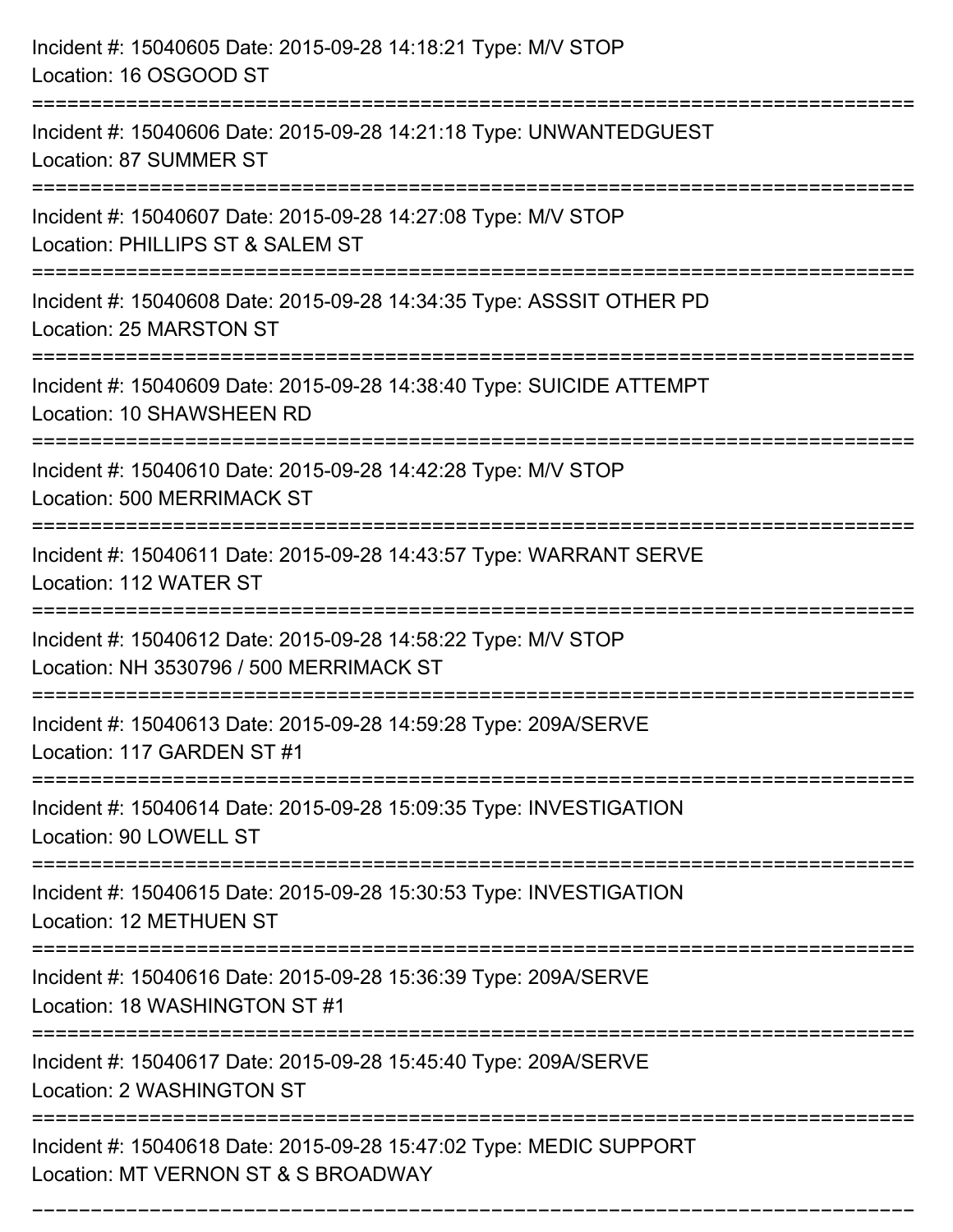| Incident #: 15040619 Date: 2015-09-28 15:54:19 Type: M/V STOP<br>Location: 400 MERRIMACK ST                                          |
|--------------------------------------------------------------------------------------------------------------------------------------|
| :===========================<br>Incident #: 15040621 Date: 2015-09-28 16:04:59 Type: M/V STOP<br>Location: AMESBURY ST & COMMON ST   |
| Incident #: 15040620 Date: 2015-09-28 16:05:34 Type: AUTO ACC/NO PI<br>Location: NEWTON ST & SHATTUCK ST<br>======================   |
| Incident #: 15040622 Date: 2015-09-28 16:16:10 Type: 209A/VIOLATION<br>Location: 314 HOWARD ST                                       |
| Incident #: 15040623 Date: 2015-09-28 16:33:30 Type: DOMESTIC/PROG<br>Location: FRANKLIN ST & TREMONT ST<br>:==================      |
| Incident #: 15040624 Date: 2015-09-28 16:36:06 Type: AUTO ACC/UNK PI<br>Location: GENERAL ST & PROSPECT ST<br>====================== |
| Incident #: 15040625 Date: 2015-09-28 16:40:22 Type: HIT & RUN M/V<br>Location: 12 METHUEN ST<br>===============================     |
| Incident #: 15040626 Date: 2015-09-28 16:41:16 Type: ABAND MV<br>Location: 47 CEDAR ST                                               |
| Incident #: 15040627 Date: 2015-09-28 16:58:23 Type: WOMAN DOWN<br>Location: AUBURN ST & HAMPSHIRE ST                                |
| Incident #: 15040628 Date: 2015-09-28 16:59:00 Type: UNWANTEDGUEST<br>Location: 360 BROADWAY                                         |
| Incident #: 15040629 Date: 2015-09-28 17:10:16 Type: 911 HANG UP<br>Location: ELEVATOR / 530 BROADWAY                                |
| Incident #: 15040630 Date: 2015-09-28 17:12:07 Type: MAL DAMAGE<br>Location: 153 BEACON AV                                           |
| Incident #: 15040631 Date: 2015-09-28 17:12:33 Type: KEEP PEACE<br>Location: 10 BEDFORD ST                                           |
| Incident #: 15040632 Date: 2015-09-28 17:18:08 Type: WARRANT SERVE<br>Location: 234 LAWRENCE ST FL 1                                 |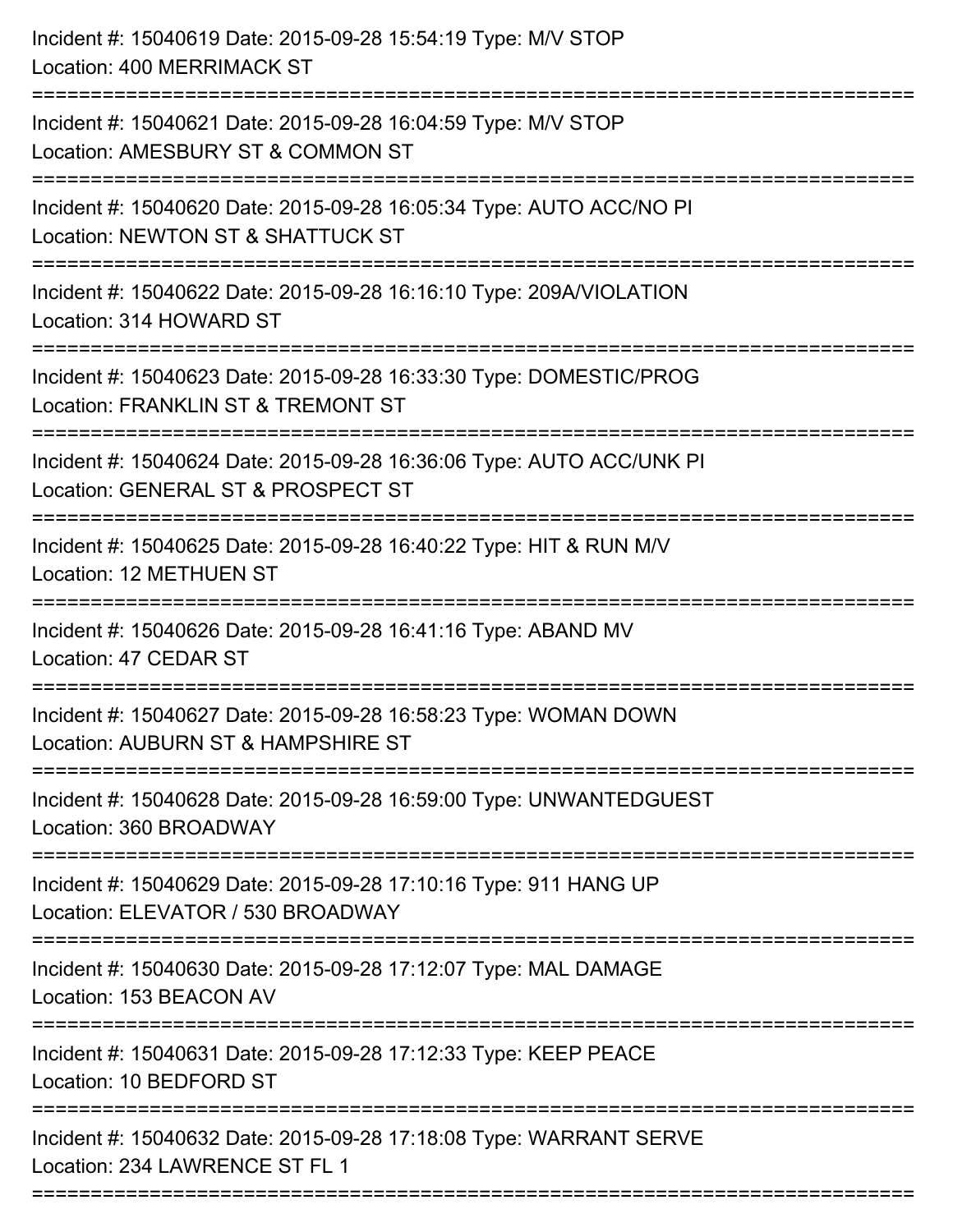Location: 8 CORNISH ST FL 3

| Incident #: 15040635 Date: 2015-09-28 17:38:55 Type: HIT & RUN M/V<br>Location: HAVERHILL ST & RESERVOIR ST          |
|----------------------------------------------------------------------------------------------------------------------|
| Incident #: 15040634 Date: 2015-09-28 17:39:44 Type: KEEP PEACE<br>Location: 73 SHAWSHEEN RD                         |
| Incident #: 15040636 Date: 2015-09-28 17:41:26 Type: DISORDERLY<br>Location: 80 BODWELL ST                           |
| Incident #: 15040637 Date: 2015-09-28 17:42:04 Type: GUN CALL<br>Location: 167 FERRY ST FL 1                         |
| Incident #: 15040638 Date: 2015-09-28 18:12:35 Type: SUS PERS/MV<br>Location: BROADWAY AV & WEST ST                  |
| Incident #: 15040639 Date: 2015-09-28 18:25:56 Type: SUS PERS/MV<br>Location: GUILMETTE SCHOOL / 80 BODWELL ST       |
| Incident #: 15040640 Date: 2015-09-28 18:28:27 Type: MEDIC SUPPORT<br>Location: 61 CAMBRIDGE ST FL 1                 |
| Incident #: 15040641 Date: 2015-09-28 18:37:39 Type: THREATS<br>Location: 6 SPRINGFIELD ST                           |
| ---------------<br>Incident #: 15040642 Date: 2015-09-28 18:40:36 Type: LARCENY/PAST<br>Location: 138 BAILEY ST FL 2 |
| Incident #: 15040643 Date: 2015-09-28 18:49:35 Type: MV/BLOCKING<br>Location: 137 BAILEY ST                          |
| Incident #: 15040644 Date: 2015-09-28 18:58:29 Type: THREATS<br>Location: 11 LAWRENCE ST #302                        |
| Incident #: 15040645 Date: 2015-09-28 19:03:44 Type: M/V STOP<br>Location: 24 ROBINSON CT                            |
| Incident #: 15040646 Date: 2015-09-28 19:18:06 Type: MAL DAMAGE<br>Location: 8 SARGENT AV                            |
|                                                                                                                      |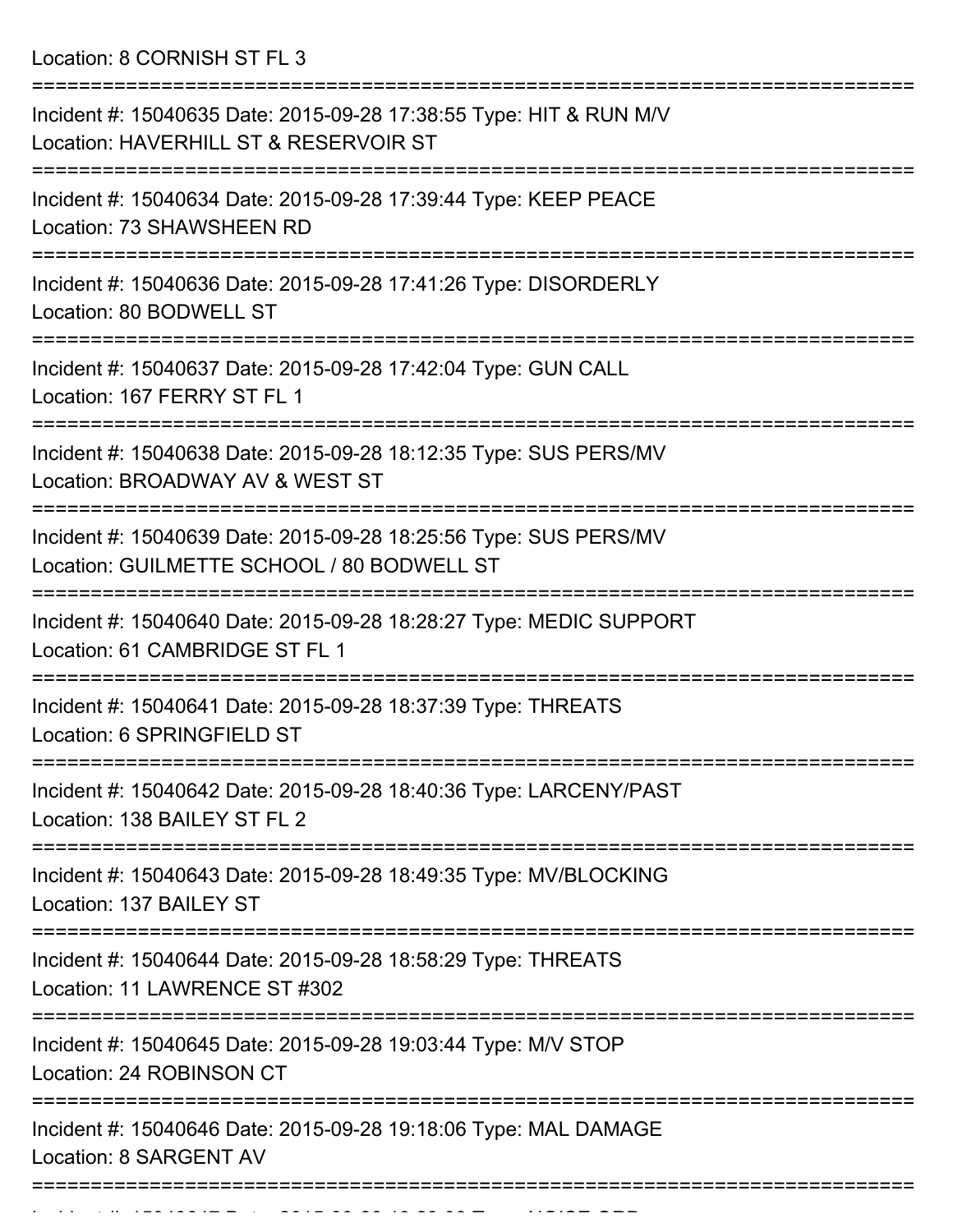Location: 50 COMMON ST

| Incident #: 15040648 Date: 2015-09-28 19:23:38 Type: GUN CALL<br>Location: 9-12 POPLAR ST                                             |
|---------------------------------------------------------------------------------------------------------------------------------------|
| Incident #: 15040649 Date: 2015-09-28 19:26:54 Type: ALARM/BURG<br>Location: IGLESIA LIBRE / 774 ESSEX ST                             |
| Incident #: 15040650 Date: 2015-09-28 19:30:15 Type: FIRE/MV<br>Location: 154 FRANKLIN ST                                             |
| Incident #: 15040651 Date: 2015-09-28 19:36:38 Type: DISTURBANCE<br>Location: 149 BERNARD AV                                          |
| Incident #: 15040652 Date: 2015-09-28 19:39:04 Type: MAL DAMG PROG<br>Location: HENNESSEY SCHOOL / 122 HANCOCK ST<br>================ |
| Incident #: 15040653 Date: 2015-09-28 19:42:38 Type: M/V STOP<br>Location: 157 JACKSON ST                                             |
| Incident #: 15040655 Date: 2015-09-28 19:43:24 Type: DISORDERLY<br>Location: MYRTLE ST & SARATOGA ST                                  |
| Incident #: 15040654 Date: 2015-09-28 19:44:04 Type: KEEP PEACE<br>Location: 17 JEFFERSON ST                                          |
| Incident #: 15040656 Date: 2015-09-28 19:58:14 Type: B&E/PAST<br>Location: 309 HIGH ST #3                                             |
| Incident #: 15040657 Date: 2015-09-28 20:00:12 Type: SUS PERS/MV<br>Location: BALLFIELD / LAWRENCE ST                                 |
| Incident #: 15040658 Date: 2015-09-28 20:10:22 Type: UNKNOWN PROB<br>Location: HALLOWEEN HEADQUARTERS / 73 WINTHROP AVE               |
| Incident #: 15040659 Date: 2015-09-28 20:25:56 Type: AUTO ACC/UNK PI<br>Location: 106 BEACON AV                                       |
| Incident #: 15040660 Date: 2015-09-28 20:36:21 Type: NOISE ORD<br>Location: 204 BAILEY ST                                             |
|                                                                                                                                       |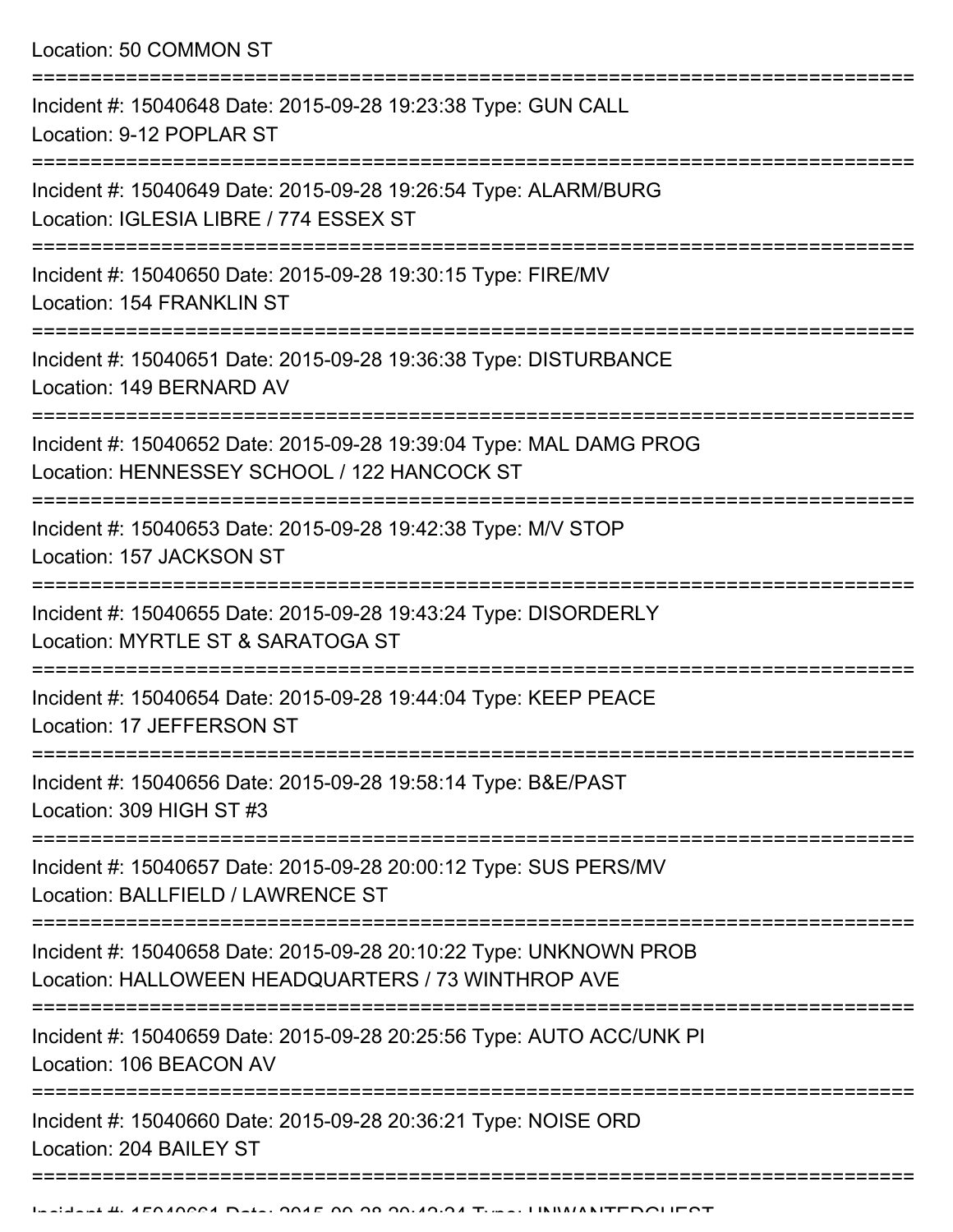| Location: 39 KENDALL ST                                                                                                 |
|-------------------------------------------------------------------------------------------------------------------------|
| Incident #: 15040663 Date: 2015-09-28 20:46:04 Type: NEIGHBOR PROB<br>Location: 65 KENDALL ST                           |
| Incident #: 15040662 Date: 2015-09-28 20:47:13 Type: M/V STOP<br>Location: 1 BEACON AV                                  |
| Incident #: 15040664 Date: 2015-09-28 21:11:18 Type: M/V STOP<br>Location: 248 SALEM ST                                 |
| Incident #: 15040665 Date: 2015-09-28 21:33:03 Type: WARRANT SERVE<br>Location: 18 CORNISH ST                           |
| Incident #: 15040666 Date: 2015-09-28 21:57:00 Type: ANIMAL COMPL<br>Location: 22 HAMPTON ST                            |
| Incident #: 15040667 Date: 2015-09-28 22:03:38 Type: GUN CALL<br>Location: 357 WATER ST                                 |
| Incident #: 15040668 Date: 2015-09-28 22:32:16 Type: INVESTIGATION<br>Location: 90 LOWELL ST<br>======================= |
| Incident #: 15040669 Date: 2015-09-28 23:00:33 Type: ALARM/BURG<br>Location: DUNKIN DONUTS / 226 WINTHROP AV            |
| Incident #: 15040670 Date: 2015-09-28 23:03:51 Type: HOME INVASION<br>Location: 2 KENDALL ST                            |
| Incident #: 15040671 Date: 2015-09-28 23:23:56 Type: ALARM/BURG<br>Location: DUNKIN DONUTS / 50 S BROADWAY              |
| Incident #: 15040673 Date: 2015-09-28 23:29:25 Type: SUS PERS/MV<br>Location: RITE AID PHARMACY / 365 ESSEX ST          |
| Incident #: 15040672 Date: 2015-09-28 23:30:30 Type: MEDIC SUPPORT<br>Location: DISCOUNT LIQUOR / 103 BROADWAY          |
| Incident #: 15040674 Date: 2015-09-28 23:39:42 Type: MAL DAMAGE<br>Location: DOMINOS / 58 S BROADWAY                    |

Incident #: 15040675 Date: 2015-09-28 23:43:27 Type: M/V STOP